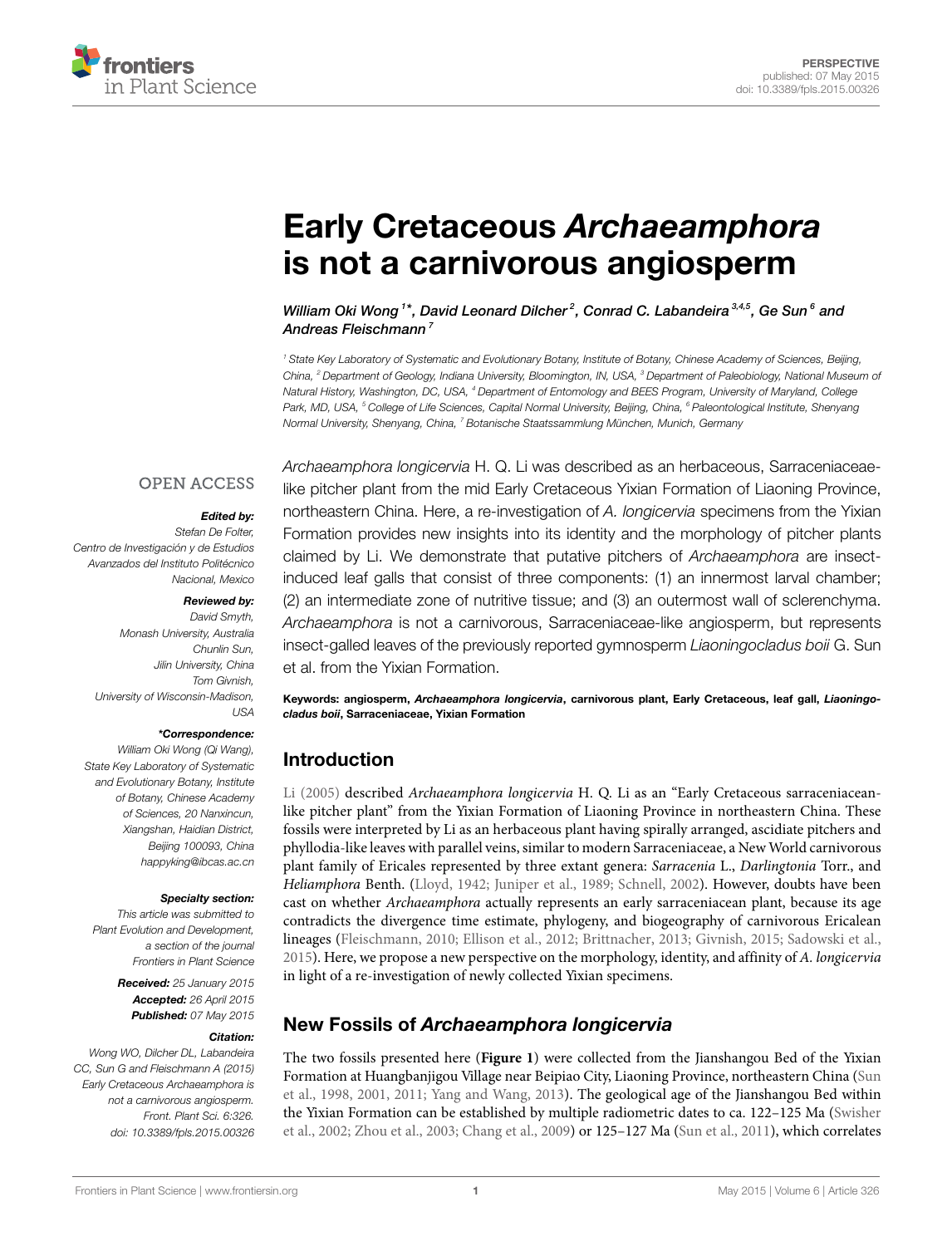

<span id="page-1-0"></span>**FIGURE 1 | A leaf gall from the Early Cretaceous Yixian Formation of Liaoning, northeastern China. (A)** A distal shoot with normal and galled leaves. Red arrows refer to three galls. **(B)** Partial enlargement of an upper gall in **(A)**. **(C)** An overlay drawing of the gall in **(B)**, showing gall features in cross-section. **(D)** A detached leaf fragment with a gall, showing tufts of nutritive tissue surrounding the innermost chamber and

encapsulated by the outer sclerenchyma. **(E)** An overlay drawing of the gall in **(D)**, with same features as in **(C)**. **(F)** Partial enlargement of the gall in **(D)**. Red arrows refer to the outermost sclerenchymatous layer of the gall. **(a)** Innermost larval chamber; **(b)** intermediate zone of gall nutritive tissue; **(c)** outermost sclerenchymatous layer. Scale bars = 1 cm, except in **(F)**, which is 2 mm.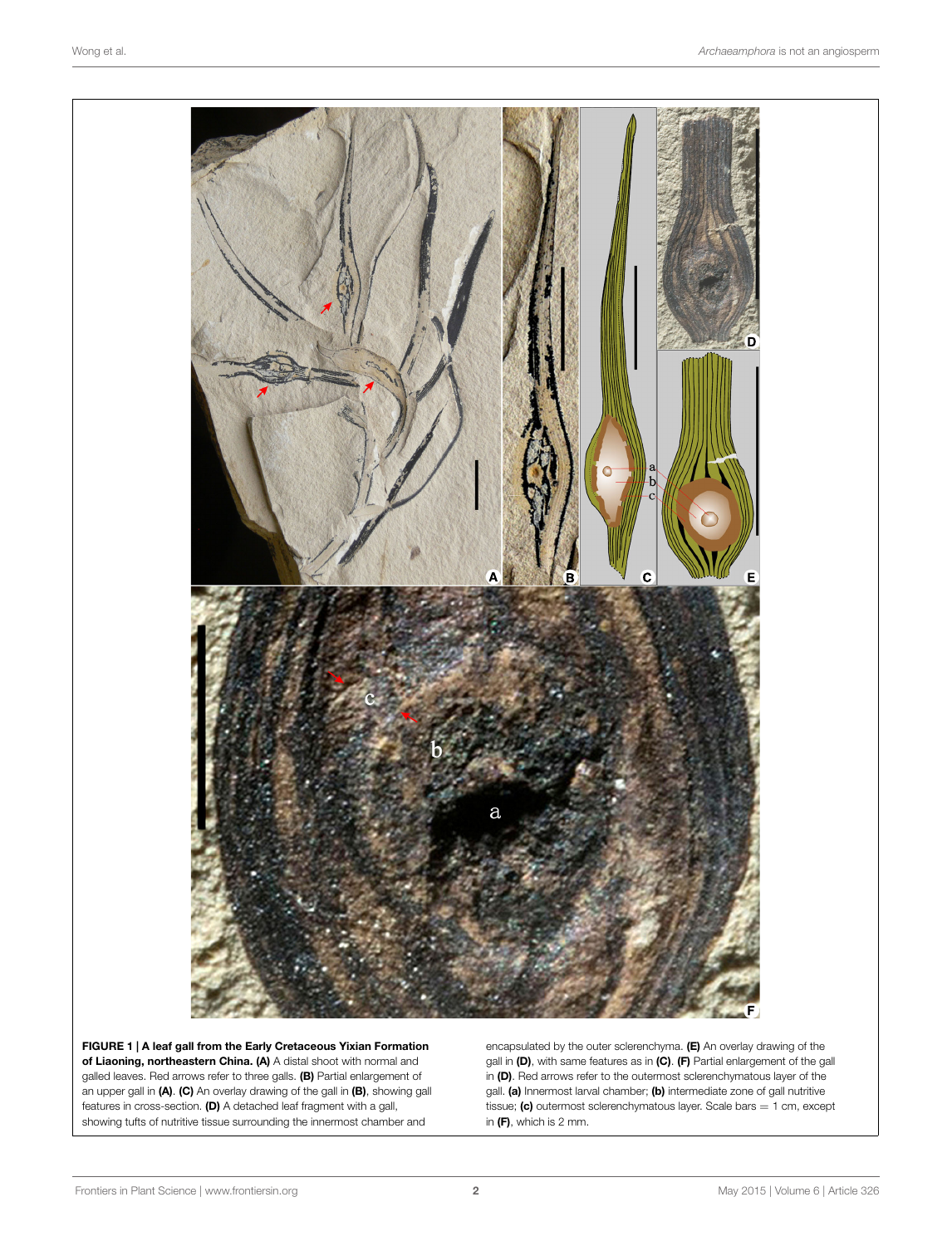to the Early Cretaceous late Barremian–early Aptian Stages. The fossils are preserved as compressions/impressions, with minimal carbonized organic material remaining. They were photographed with Nikon D700 and Panasonic DMC-FZ30 digital cameras, and fossil overlay drawings were drawn using the software Corel-Draw 10.0 (Corel Corporation, Ottawa, ON, Canada). Voucher specimens are deposited in the Indiana University Paleontology Type Collection, Department of Geology, Indiana University, Bloomington, IN, USA.

# **A New Perspective on** *Archaeamphora longicervia*

The two fossils represent a distal shoot bearing spirally arranged leaves and a detached leaf fragment, respectively (**[Figures 1A,D](#page-1-0)**). These leaves are lanceolate in form, about  $50-80 \times 2-6$  mm in size, with nearly parallel veins, ca. 4–11 in number at the widest portions of each leaf, usually forking once near slightly constricted leaf bases, but unbranched and converging toward the acute or blunt apexes. The parallel veins on different parts of four leaves have been interrupted by a swollen, bulbous structure (ca.  $4-10 \times 4-5$  mm in size), each of which is usually bordered by a grossly elliptical to orbicular ring zone, which often encloses a tiny, spheroidal lump or depression, about 0.8 mm in diameter (**[Figures 1B–F](#page-1-0)**). [Li](#page-3-0) ([2005](#page-3-0)) interpreted such structures as pitchers of the carnivorous plant *Archaeamphora longicervia*. Instead, we explain these structures as foliar galls, which are abnormal swellings of plant tissues that contrast dramatically with normally developed leaves present on the shoot of the same specimens (**[Figure 1A](#page-1-0)**). The plant host morphologically is more or less consistent with the Yixian conifer *Liaoningocladus boii* G. Sun et al., which bears helically arranged, narrowly lanceolate leaves (ca. 20–70 mm long by 2–5 mm wide) with a tapering to blunt apex, a somewhat contracted base, and about 4–11 in number of nearly parallel veins([Sun et al.,](#page-3-16) [2000](#page-3-16), [2001](#page-3-10)). These swollen, hemispheroidal to hemi-ellipsoidal leaf galls typically include an innermost larval chamber (**[Figures 1Ca,Ea,Fa](#page-1-0)**) that would house the gall-inducing insect. A second, intermediately positioned zone (**[Figures 1Cb,Eb,Fb](#page-1-0)**) is the parenchymatous nutritive tissue that is consumed by the gall-inducing insect and houses tissue with proliferative files of hyperplasic and hypertrophic cells [\(Labandeira](#page-3-17) [and Phillips,](#page-3-17) [2002](#page-3-17)). A third major gall zone (**[Figures 1Cc,Ec,Fc](#page-1-0)**) is the protective, hardened, sclerenchyma forming the outermost layer([Labandeira and Phillips](#page-3-17), [2002\)](#page-3-17).

# **Discussion**

The age and place of origin of *Archaeamphora* are inconsistent with data retrieved from phylogenetic reconstructions of Sarraceniaceae and Ericales, respectively. Molecular clock dating, based on robust phylogenetic data, estimates an Eocene divergence time of 44–53 Ma for the Sarraceniaceae lineage [\(Ellison et al.](#page-3-5), [2012](#page-3-5)). This age estimate is further corroborated by fossil evidence from the sister group of Sarraceniaceae, Roridulaceae, that occur as leaves from Eocene Baltic amber dated at 35–47 Ma [\(Sadowski](#page-3-8) [et al.](#page-3-8), [2015\)](#page-3-8). Therefore, 122–127 million-year-old Cretaceous *Archaeamphora* is inordinately too old to be a member of the phylogenetically much younger Sarraceniaceae, or even Ericales. The Ericales is a lineage of core crown eudicots estimated at 92–102 Ma([Bell et al.,](#page-3-18) [2010\)](#page-3-18). By contrast, basal eudicots are considered to extend to the Barremian–Aptian boundary, corresponding to an age of 125 Ma [\(Sun et al.](#page-3-11), [2011](#page-3-11); [Wang et al.,](#page-3-19) [2015\)](#page-3-19). Also, the Clethraceae–Sarraceniaceae–Roridulaceae–Actinidiaceae clade is very likely to have originated in America [\(Ellison et al.,](#page-3-5) [2012\)](#page-3-5), rendering unlikely the assignment of Early Cretaceous *Archaeamphora* to the Sarraceniaceae of China.

All pitcher leaves of carnivorous plants are based upon epiascidiate leaves during ontogeny [\(Arber,](#page-3-20) [1941](#page-3-20); [Lloyd,](#page-3-1) [1942](#page-3-1); [Franck](#page-3-21), [1975;](#page-3-21) [Juniper et al.,](#page-3-2) [1989](#page-3-2); [Fukushima et al.,](#page-3-22) [2015](#page-3-22)) By contrast, the hollow, spheroidal to ellipsoidal cavities of *Archaeamphora* result from insect-induced galling. The "alae" of the pitcher, suggested by [Li](#page-3-0) ([2005\)](#page-3-0), simply represent the foliar part of the uninfected gall. Li's (2005) interpretation of different trapping "zones," present in extant Sarraceniaceae pitchers, is untenable for the fossil leaves. A "fluid filled zone" at the bottom of the leaf interior, as suggested by [Li](#page-3-0) [\(2005](#page-3-0)), is extremely unlikely due to the very narrow diameter (3–5 mm) of the cavity, where a constant water level would not be maintained due to capillary forces. The pitcher morphology of extant Sarraceniaceae is relatively constant at the species level. [Li](#page-3-0) ([2005\)](#page-3-0) reported different "types of pitchers," which he inferred to constitute different taxa that diversified before the Early Cretaceous. Instead, the variability in "pitcher" structure supports our explanation that these features result from more variable, tumorlike insect-induced growth reactions of the leaves, particularly the proliferation of nutritive tissue([Meyer](#page-3-23), [1987](#page-3-23)). Because the position of the gall lacks constancy along the length of the leaf, the size of the "neck" part, as suggested by [Li](#page-3-0) [\(2005\)](#page-3-0), is similarly variable.

Insect-induced gall fossils provide unique opportunities for studying ecological links between first and second trophic levels in food chains, and the third trophic level of galls with parasitoid exit holes [\(Labandeira,](#page-3-24) [2002](#page-3-24)). The galling behavior of arthropods on plants has occurred in two mite lineages (Eriophyidae, Tetranychidae), and in the six major insect lineages Thysanoptera, Hemiptera, Coleoptera, Diptera, Lepidoptera, and Hymenoptera ([Meyer,](#page-3-23) [1987;](#page-3-23) [Shorthouse and Rohfritsch,](#page-3-25) [1992;](#page-3-25) [Labandeira](#page-3-26), [1998](#page-3-26), [2002\)](#page-3-24). The attacking insect is not only highly specific in selecting a particular host species, but often selects a certain host organ or tissue, and is associated with a distinctive structure, color, and physiology of the gall([Meyer,](#page-3-23) [1987](#page-3-23); [Shorthouse and](#page-3-25) [Rohfritsch,](#page-3-25) [1992;](#page-3-25) [Raman](#page-3-27), [2011](#page-3-27)). The leaf galls presented here have been discovered from the host plant *Liaoningocladus boii*, which also hosts a beetle leaf miner [\(Ding et al.](#page-3-28), [2014\)](#page-3-28), representing only two of the numerous associations occurring on this plant host elsewhere from the Yixian Formation [\(Sun et al.](#page-3-10), [2001\)](#page-3-10).

# **Conclusion**

Early Cretaceous *Archaeamphora longicervia* is not a carnivorous, Sarraceniaceae-like angiosperm, but represents insect-galled leaves of the fossil gymnosperm *Liaoningocladus boii* from the Yixian Formation of northeastern China.